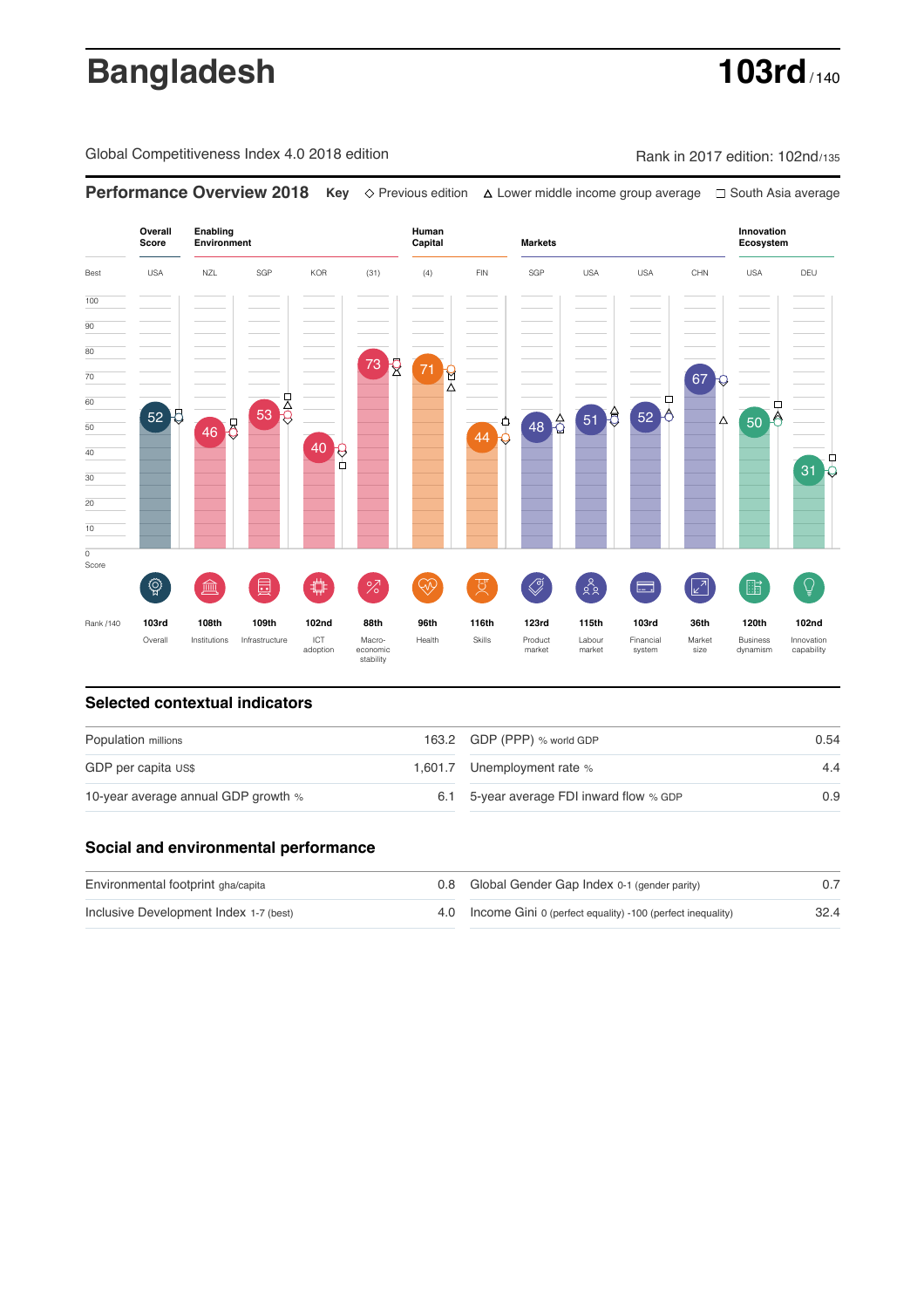# **Bangladesh 103rd**/140

| <b>Index Component</b>                                                   | Value          | Score *         | Rank/140 | <b>Best Performer</b>       |
|--------------------------------------------------------------------------|----------------|-----------------|----------|-----------------------------|
| 寙<br>Pillar 1: Institutions 0-100 (best)                                 |                | 46.5 ↑          | 108      | <b>New Zealand</b>          |
| Organized crime 1-7 (best)<br>1.01                                       | 4.3            | 55.5 ↑          | 97       | Finland                     |
| 1.02 Homicide rate /100,000 pop.                                         | 2.5            | $93.2 =$        | 66       | Multiple (9)                |
| 1.03 Terrorism incidence 0 (very high) -100 (no incidence)               | 85.9           | 85.9 ↑          | 126      | Multiple (24)               |
| 1.04 Reliability of police services 1-7 (best)                           | 3.4            | 40.5 ↑          | 113      | Finland                     |
| 1.05 Social capital 0-100 (high)                                         | 43.4           | 43.4 $\sqrt{ }$ | 119      | Australia                   |
| 1.06 Budget transparency 0-100 (best)                                    | 65.4           | $65.4 =$        | 42       | Multiple (2)                |
| 1.07 Judicial independence 1-7 (best)                                    | 3.3            | 38.0 ↓          | 93       | Finland                     |
| 1.08 Efficiency of legal framework in challenging regulations 1-7 (best) | 3.0            | 33.4 $\sqrt{ }$ | 84       | Finland                     |
| 1.09 Freedom of the press 0-100 (worst)                                  | 48.6           | $51.4 +$        | 119      | Norway                      |
| 1.10 Burden of government regulation 1-7 (best)                          | 3.4            | 40.6 ↑          | 69       | Singapore                   |
| 1.11 Efficiency of legal framework in settling disputes 1-7 (best)       | 3.2            | 36.4 $\uparrow$ | 93       | Singapore                   |
| 1.12 E-Participation Index 0-1 (best)                                    | 0.80           | 80.3 ↑          | 50       | Multiple (3)                |
| 1.13 Future orientation of government 1-7 (best)                         | 3.7            | 44.8 ↓          | 71       | Singapore                   |
| 1.14 Incidence of corruption 0-100 (best)                                | 28.0           | 28.0 ↑          | 120      | New Zealand                 |
| 1.15 Property rights 1-7 (best)                                          | 4.1            | $51.0$ ↑        | 89       | Finland                     |
| 1.16 Intellectual property protection 1-7 (best)                         | 3.4            | 39.2 ↑          | 119      | Finland                     |
| 1.17 Quality of land administration 0-30 (best)                          | 4.5            | $15.0 =$        | 135      | Singapore                   |
| 1.18 Strength of auditing and reporting standards 1-7 (best)             | 3.6            | 44.0 ↓          | 124      | Finland                     |
| 1.19 Conflict of interest regulation 0-10 (best)                         | 6.3            | $63.0 =$        | 45       | Multiple (2)                |
| 1.20 Shareholder governance 0-10 (best)                                  | 5.0            | $50.0 =$        | 81       | Kazakhstan                  |
| 員<br>Pillar 2: Infrastructure 0-100 (best)                               |                | $53.4$ ^        | 109      | Singapore                   |
| 2.01 Road connectivity index 0-100 (best)                                | 34.3           | $34.3 =$        | 121      | <b>United States</b>        |
| 2.02 Quality of roads 1-7 (best)                                         | 3.1            | 35.2 ↑          | 111      | Singapore                   |
| 2.03 Railroad density km of roads/square km                              | 19.2           | $48.0 =$        | 40       | Multiple (20)               |
| 2.04 Efficiency of train services 1-7 (best)                             | 3.2            | 36.3 ↑          | 68       | Switzerland                 |
| 2.05 Airport connectivity score                                          | 48,504.1       | 51.4 $\sqrt{ }$ | 63       | Multiple (8)                |
| 2.06 Efficiency of air transport services 1-7 (best)                     | 3.7            | 45.5 ↑          | 109      | Singapore                   |
| 2.07 Liner Shipping Connectivity Index 0-157.1 (best)                    | 10.8           | 10.8 $\sqrt{ }$ | 81       | Multiple (4)                |
| 2.08 Efficiency of seaport services 1-7 (best)                           | 3.5            | 40.9 ↑          | 93       | Singapore                   |
| 2.09 Electrification rate % pop.                                         | 75.0           | 75.0 ↑          | 108      | Multiple (66)               |
| 2.10 Electric power transmission and distribution losses % output        | 11.0           | 92.7 ↑          | 71       | Multiple (9)                |
| 2.11 Exposure to unsafe drinking water % pop.                            | 41.0           | 60.2 $\uparrow$ | 126      | Multiple (23)               |
| 2.12 Reliability of water supply 1-7 (best)                              | 3.9            | 48.0 ↑          | 106      | Switzerland                 |
| O<br>Pillar 3: ICT adoption 0-100 (best)                                 |                | 39.8 个          | 102      | Korea, Rep.                 |
| 3.01 Mobile-cellular telephone subscriptions /100 pop.                   | 88.1           | 73.4 ↑          | 110      | Multiple (68)               |
| 3.02 Mobile-broadband subscriptions /100 pop.                            | 30.0           | n/a             | 112      | <b>United Arab Emirates</b> |
| 3.03 Fixed-broadband Internet subscriptions /100 pop.                    | 4.4            | $8.9$ ↑         | 90       | Switzerland                 |
| 3.04 Fibre Internet subscriptions /100 pop.                              | 2.4            | n/a             | 44       | Korea, Rep.                 |
| 3.05 Internet users % pop.                                               | 18.2           | 18.2 ↑          | 122      | Iceland                     |
| ℅<br>Pillar 4: Macroeconomic stability 0-100 (best)                      | $\overline{a}$ | 72.6 ↑          | 88       | Multiple (31)               |
| 4.01 Inflation annual % change                                           | 5.7            | $95.3$ ↑        | 105      | Multiple (74)               |
| 4.02 Debt dynamics 0-100 (best)                                          | 49.9           | 49.9 ↑          | 80       | Multiple (36)               |
| Qv<br>Pillar 5: Health 0-100 (best)                                      | Ĭ.             | 71.2 ↑          | 96       | Multiple (4)                |
| 5.01 Healthy life expectancy years                                       | 62.8           | 71.2 ↑          | 95       | Multiple (4)                |
|                                                                          |                |                 |          |                             |
| 섯<br>Pillar 6: Skills 0-100 (best)                                       | $\overline{a}$ | 44.0 ↑          | 116      | Finland                     |
| 6.01 Mean years of schooling Years                                       | 5.2            | $34.7 =$        | 119      | Finland                     |
| 6.02 Extent of staff training 1-7 (best)                                 | 3.3            | 38.2 $\sqrt{ }$ | 126      | Switzerland                 |
| 6.03 Quality of vocational training 1-7 (best)                           | 3.4            | 39.5 $\uparrow$ | 122      | Switzerland                 |
| 6.04 Skillset of graduates 1-7 (best)                                    | 3.4            | 40.1 ↓          | 121      | Switzerland                 |
| 6.05 Digital skills among population 1-7 (best)                          | 3.3            | 38.9 个          | 120      | Sweden                      |
| 6.06 Ease of finding skilled employees 1-7 (best)                        | 3.7            | 44.4 ተ          | 105      | <b>United States</b>        |
| 6.07 School life expectancy Years                                        | 11.7           | $65.0 =$        | 105      | Multiple (9)                |
| 6.08 Critical thinking in teaching 1-7 (best)                            | 2.9            | $31.9$ 1        | 107      | <b>United States</b>        |
| 6.09 Pupil-to-teacher ratio in primary education Ratio                   | 33.9           | 40.2 ↑          | 114      | Multiple (6)                |